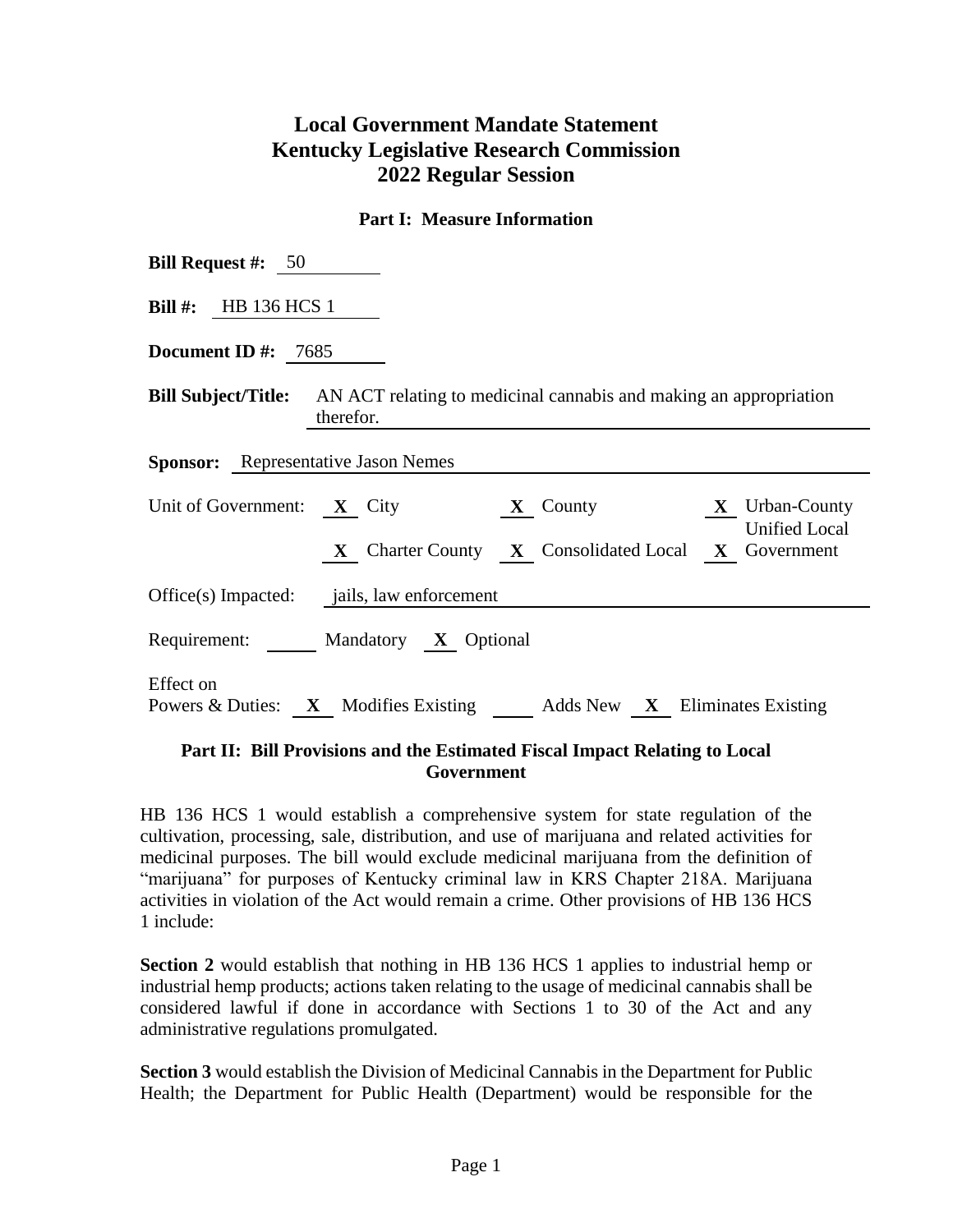medicinal cannabis program. A Board of Physicians and Advisors would, among other duties, recommend to the Department qualifying medical conditions for which a medicinal cannabis practitioner may certify cannabis use by a patient.

**Section 4,** registered or visiting qualified patients or designated caregivers would not be subject to arrest, etc. if they have only the amount of medicinal cannabis allowed; a patient under 18 may not possess or acquire medicinal cannabis and must have a designated caregiver; would limit the amount that may be purchased by a patient or caregiver.

**Section 5** would establish a rebuttable presumption of authorized use of cannabis if a qualified patient, visiting qualified patient, or designated caregiver has a registry identification card or the equivalent, and possesses no more than "an uninterrupted 30 day supply" (at their residence) or "an uninterrupted 10 day supply" (on their person) of medicinal cannabis.

**Section 6** would prohibit consuming or being under the influence of marijuana by smoking, or while engaged in certain other activities, for example, while operating a motor vehicle, while on a school bus or school grounds, in a correctional facility, or on federal property.

**Section 7** of the bill would establish that nothing in HB 135 HCS 1 would require that an employer allow medical cannabis-related activities in the workplace, or prohibit an employer terminating an employee for use or being under the influence of medicinal cannabis if the employer has a policy prohibiting the same; no person would be required to permit medicinal cannabis–related activities on property they own, occupy, or control; an employee fired for using, working while under the influence of, or testing positive for medicinal cannabis or a controlled substance would not be eligible for unemployment benefits if such activity is in violation of an employment contract or established personnel policy.

**Section 8,** each governing body of a public or charter school would be required to establish policies to permit a pupil who is a registered qualified patient to consume medicinal cannabis on school property, to be administered by a school nurse or appropriate school staff.

**Sections 11 and 12** would establish a medicinal cannabis registry identification card program for patients, visiting patients, and designated caregivers, and card application and renewal fees of \$20- \$60.

**Section 16,** no person may operate a cannabis business in Kentucky without a cannabis business license issued by the Department; license fees would be tiered according to type of cannabis business (ex. cultivator, dispensary, etc.); fees collected would be deposited to the medicinal cannabis trust fund established in Section 31 and distributed to identified state agencies; 13.75% of money in the fund would be distributed to dispensaries for indigent registered qualified patients enrolled in Medicaid, receiving Supplemental Security Income or Social Security disability insurance, or to veterans; initial license fees would range from \$5,000 to \$75,000.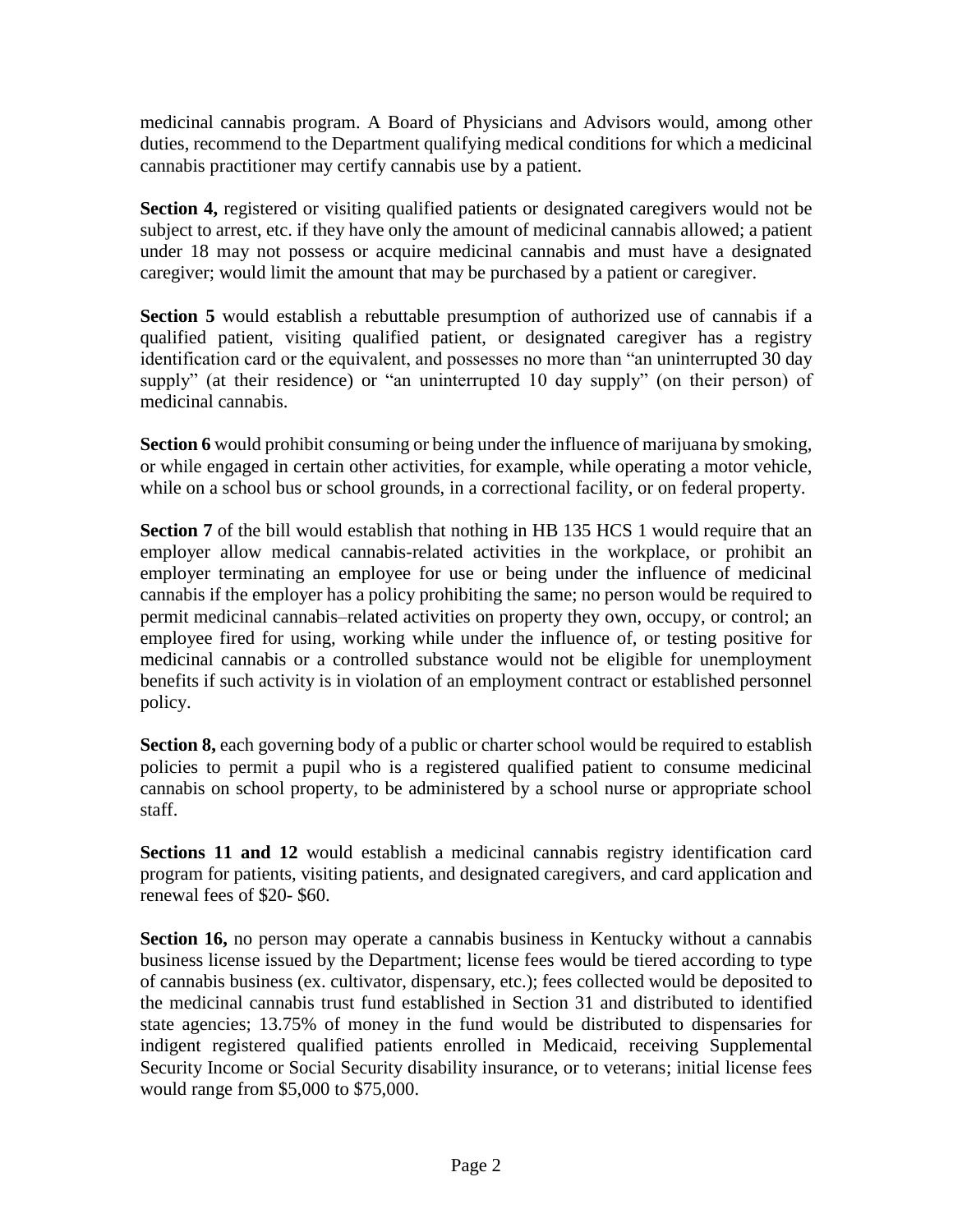**Section 19** would prohibit a cannabis business license issued within 1,000 feet of an elementary or secondary school or a daycare center.

**Section 26,** a local government may by ordinance prohibit cannabis businesses or may regulate the time, place, and manner of, cannabis businesses in its jurisdiction; a local government may submit to voters the question whether cannabis businesses should be allowed; a local government may assess a fee on cannabis businesses within its jurisdiction to compensate the local government for additional public safety impact from such businesses; if a county prohibits all cannabis businesses, a city within the county may approve them within the city by ordinance or by vote of the citizens; a county prohibiting cannabis businesses may assess a fee to compensate for corrections impact caused by approval of cannabis businesses by a city within the county; where both a city and the county in which it is located have assessed a fee on cannabis businesses, the cannabis business would be allowed to credit a fee paid the city against fees owed the county; **Section 26** establishes the duties of the county clerk regarding submission of the question to voters.

**Section 27,** information developed pursuant to the Act is confidential and not subject to disclosure as an open record; unauthorized disclosure is a Class B misdemeanor.

**Section 29,** no insurance program or carrier providing worker's compensation benefits is required to reimburse a person for costs associated with the use of medicinal cannabis.

**Section 30,** the provisions of KRS 138.870-138.889, titled "Marijuana and Controlled Substances" do not apply to medicinal cannabis use or possession that complies with HB 136 SCS 1.

**Section 31** would establish the medicinal cannabis trust fund administered by the state, the proceeds of which would be distributed to various identified state agencies, including 60% to the Department for Public Health

**Section 32** would establish the *local* medicinal cannabis trust fund, funded by a portion of excise taxes imposed under Section 33 and distributed to local governments where at least one cannabis business licensed as a cultivator, dispensary, processor, or producer is permitted, and distributed as follows:

The money would be divided into two equal parts and distributed as follows:

- 1. One-half to cities and counties where at least one cannabis cultivator, processor, or producer operated:
	- a. the city would get an amount equal to 7.5% of the total excise tax revenue collected from all cannabis businesses licensed inside the city territory during the calendar quarter immediately preceding the most recent calendar quarter; or
	- b. if the county where the city sits prohibits cannabis businesses, the city shall receive 10% of such excise tax revenue collected.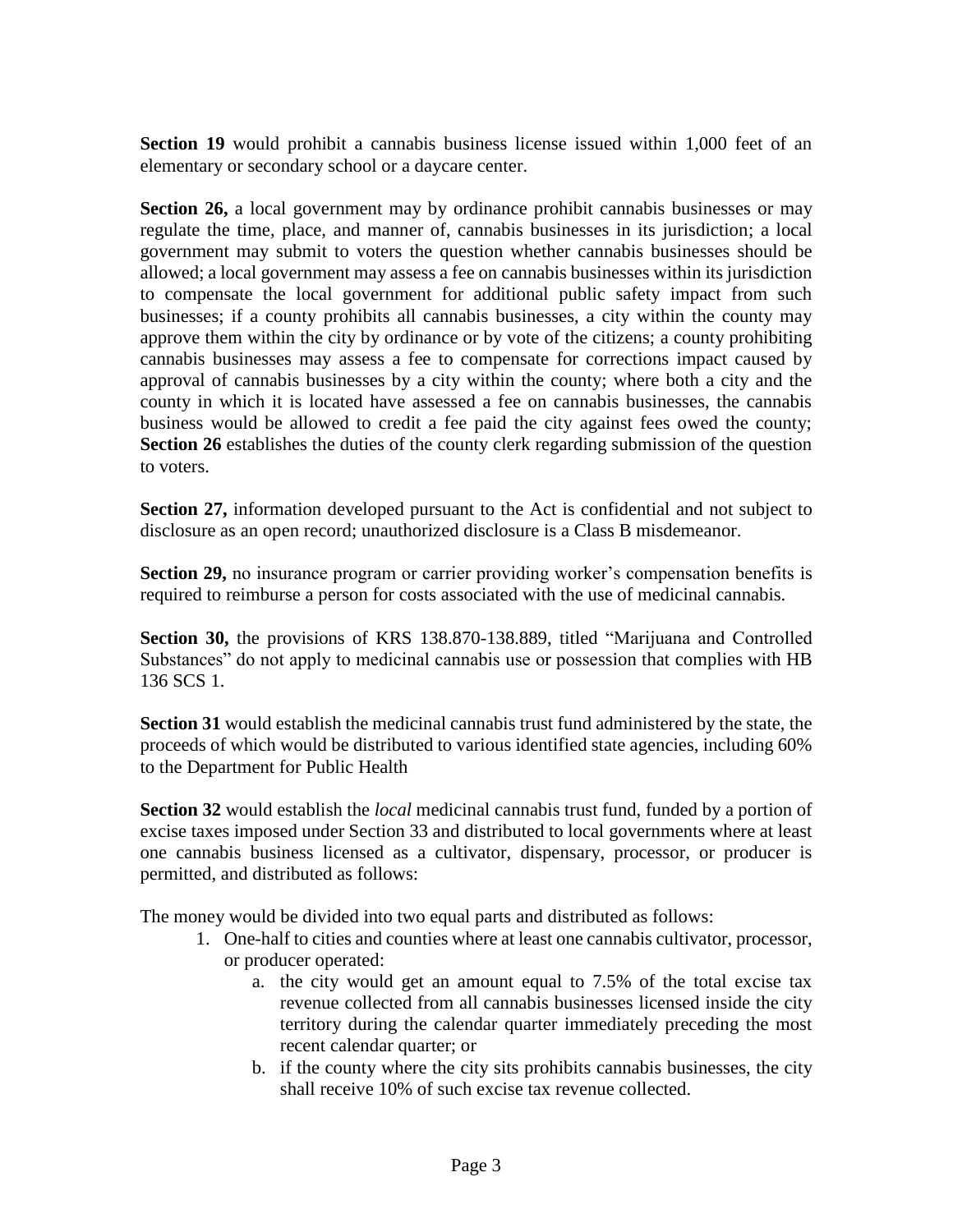- c. a county that has not prohibited cannabis businesses and where at least one cannabis cultivator, processor, or producer operated during the calendar quarter immediately preceding the most recent calendar quarter shall receive:
	- i. 10 percent (10%) of the total excise tax revenue collected from all cannabis businesses within the county, but outside any city in that county, during the calendar quarter immediately preceding the most recent calendar quarter; and
	- ii. Two and one-half percent (2.5%) of the total excise tax revenue collected from all cannabis businesses inside the territory of an incorporated municipality inside the county during the calendar quarter immediately preceding the most recent calendar quarter.
- 2. One-half of the money deposited to the local medicinal cannabis trust fund would be distributed to cities and counties where at least one licensed cannabis **dispensary** operated, as follows:
	- a. A city with at least one licensed cannabis dispensary would receive 75% of the city's proportionate share of gross receipts from retail sales of medicinal cannabis products by all licensed dispensaries in the state during the calendar quarter immediately preceding the most recent calendar quarter; or
	- b. If the county where the city sits has prohibited cannabis businesses the city shall receive 100% of such funds,
	- c. A county that has not prohibited cannabis businesses and in which at least one licensed dispensary operated shall receive:
		- i. 100% of the county's proportionate share of gross receipts from retail sales of medicinal cannabis products by licensed dispensaries within the county, but outside any city in that county, divided by the total statewide retail sales of medicinal cannabis products by all licensed dispensaries in the state; and
		- ii. Twenty-five percent (25%) of the proportionate share of gross receipts derived from the retail sales of medicinal cannabis products by licensed dispensaries within all cities in the county, divided by the total statewide retail sales of medicinal cannabis products by all licensed dispensaries in the state.

Money in the local medicinal cannabis trust fund may be used for local enforcement of medicinal cannabis laws, local medicinal cannabis licensing, drug recognition experts (DRE), advanced roadside impaired driving enforcement (ARIDE) training, local drug addiction rehabilitation projects, or educational activities within local jails.

**Section 33** would, effective January 1, 2023, impose an excise tax of 12% on the gross receipts of a medicinal cannabis cultivator, producer or processor from the sale of medicinal cannabis to a dispensary located in Kentucky; **20% of the excise tax revenue would be deposited to the local medicinal cannabis trust fund** established by Section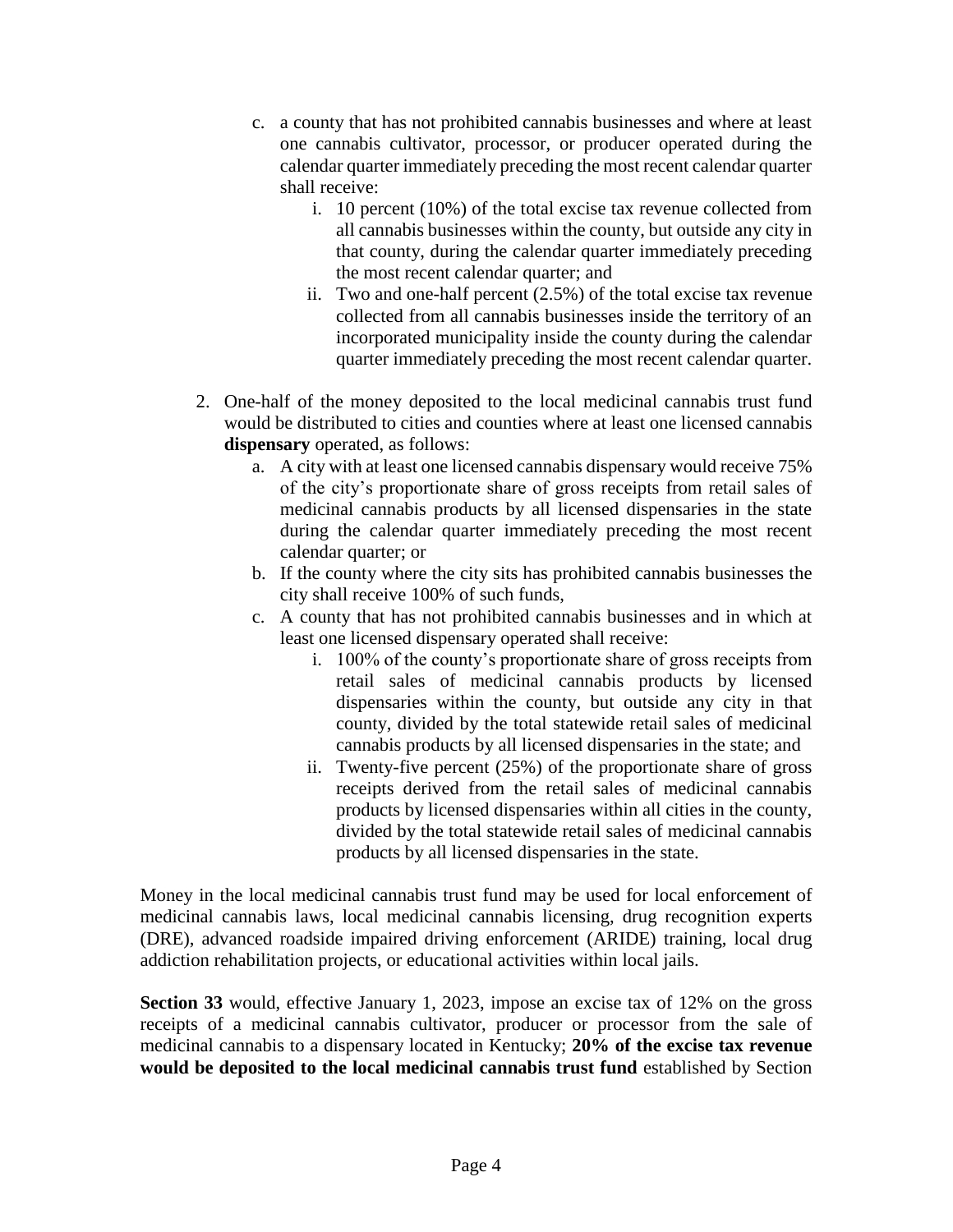32; corporate officers with the authority to account for or pay the tax would be personally and individually liable for taxes imposed by Section 33.

**Section 34** would amend KRS 139.470 to exclude gross receipts from sales of medicinal cannabis from the sales and use tax imposed in KRS Chapter 139.

**Section 35** would exclude medicinal cannabis from the definition of marijuana for purposes of KRS 138.870-138.889 and from the definition of marijuana for purposes of criminal statutes in KRS Chapter 218A.

**Sections 37-42** would amend various statutory provisions in KRS Chapter 218A to decriminalize medicinal marijuana-related activities allowed by HB 136 HCS 1, and to state that any marijuana activities not in compliance with the act would remain unlawful.

## **HB 136 HCS 1 would have an unquantifiable but likely minimal positive fiscal impact on local governments.**

The local medicinal marijuana trust fund would be a new potential revenue source for local jails and law enforcement. The amount of revenue is unquantifiable since the number of businesses that would seek licensure and the number of jurisdictions that would allow such businesses is unknown. The Legislative Research Commission, Office of Economic Analysis estimates that, given the timeline for roll-out of a medical marijuana market, there would likely be no revenue realized to the trust fund from the excise tax imposed in Section 33 of the bill before FY 2023-24. HB 136 would authorize local governments to assess a fee on cannabis businesses in their jurisdiction to offset increased public safety costs. Local governments that impose these fees may realize indeterminable but minimal revenues from these fees by the end of FY 24.

In local governments that impose an occupational license fee the bill would increase revenue by increasing the number of taxable business units within the jurisdiction. As of September 2021, 137 cities, 70 counties, Louisville/Jefferson County Metro Government and Lexington Fayette Urban-County Government impose such fees. A county may impose an occupational license fee of 1%-1.25% depending on the population. A first class city may impose a license fee of up to 1.25% on wages and net profits; home rule cities may levy franchise and license fees with no maximum rate specified. An occupational license fee paid by a medicinal marijuana business to a city would be credited against the fee levied by the county, so that the business would only pay to the county the difference between the two fees.

The bill should reduce the number of arrests and prosecutions by local law enforcement for marijuana offenses and so reduce those costs to local governments. It should result in fewer persons incarcerated in local jails and so reduce local jail costs, which are a significant expense to local governments. According to the Administrative Office of the Courts (AOC), in CY 2021 there were 10,125 convictions in Kentucky circuit and district courts for marijuana-related charges at the Class D felony, Class A misdemeanor or Class B misdemeanor levels. The great majority of those (7,582 cases) were for violation of KRS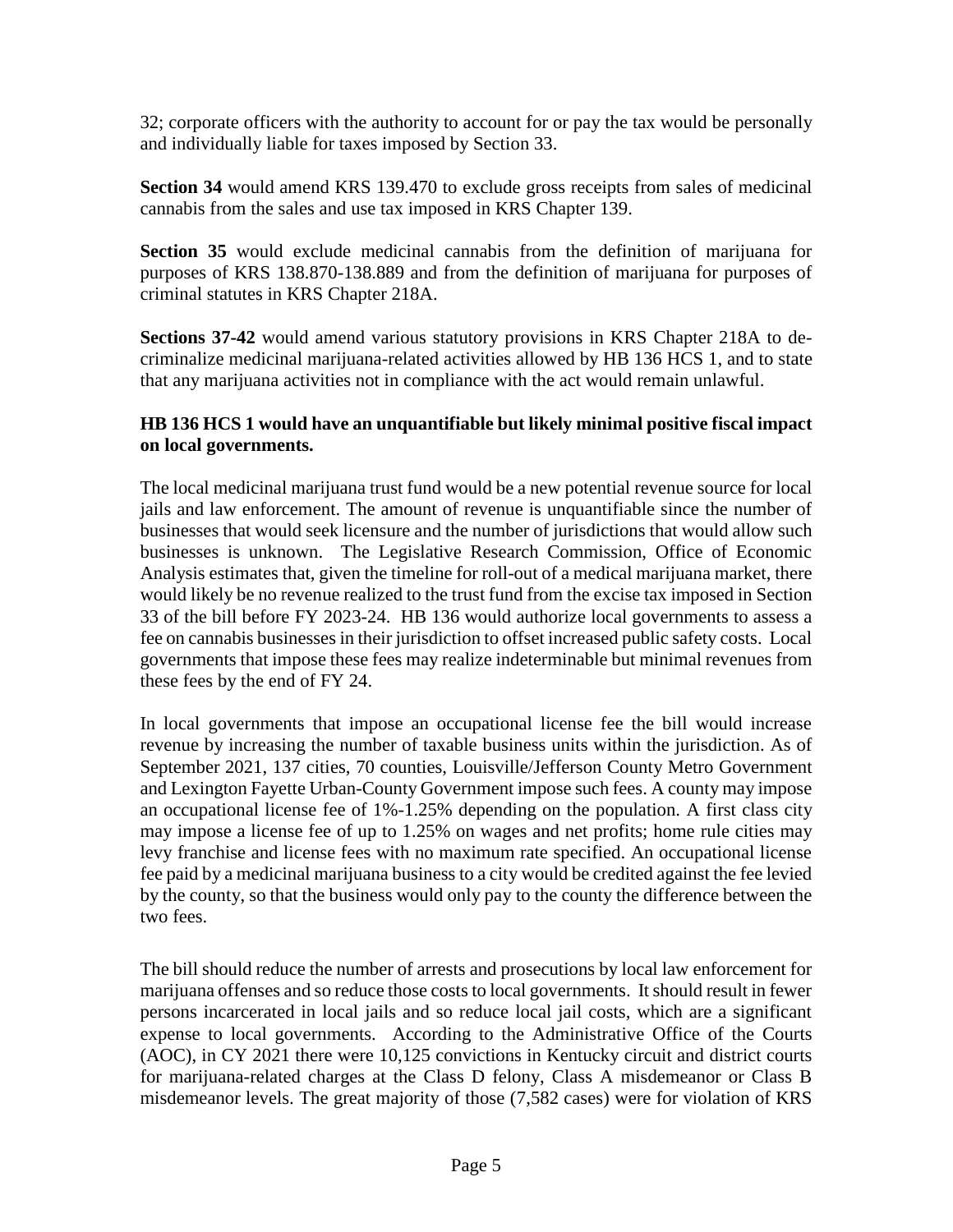218A.1422, possession of marijuana, classified as a Class B misdemeanor. Notwithstanding KRS 532.090 which fixes the maximum term of incarceration for a Class B misdemeanor at 90 days, the maximum term of incarceration for violation of KRS 218A.1422 has been set at 45 days. While many first-time or low level marijuana offenders are fined or sentenced to a diversion program or other incarceration alternative rather than jailed, any reduction in misdemeanor convictions would represent a savings to local jails since they are responsible for costs of incarcerating misdemeanants who do serve time. It is not known how many of the persons arrested, convicted, and incarcerated for marijuanarelated misdemeanors in 2018 would have been entitled to a medicinal marijuana defense under HB 136 HCS, but that number would represent savings to local jails of approximately \$31.34 per day/per inmate (using the amount the Kentucky Department of Corrections (DOC) pays a local jail for housing felony defendants as a cost estimate, though Kentucky jails report their actual cost to incarcerate is closer to an average of \$45 per day). The ultimate savings to local government resulting from a reduction in prosecutions cannot be quantified.

The bill does create one new Class B misdemeanor, disclosure of confidential information gathered in compliance with the Act. This provision should not result in a sufficient number of arrests or convictions, and therefore incarceration expenses, to impact local jails or law enforcement.

The availability of legal medicinal marijuana could result in a reduction in felony marijuana convictions and incarcerations as well. Conversely, a reduction in felony convictions could represent a loss in revenue to local jails, since the DOC pays local jails a per diem and medical expenses of \$31.34 per day for each felon housed in a local jail. Since the per diem pays for the estimated average cost of housing a Class D felon, the per diem may be less than, equal to, or greater than the actual housing cost.

A jurisdiction would incur costs associated with adding a medicinal cannabis question to the ballot in an election. Based on information received in early 2020, Harp Enterprises, a vendor that provides electronic voting machines to almost 100 Kentucky counties, there would be some additional programming cost to add a local option question to a ballot. For example, the cost to add a new category to the ballot for Lexington-Fayette Urban County Government, with 286 precincts, has recently been estimated at between \$3,500 and \$4,500, and for Franklin County, with 44 precincts, the cost has been estimated at between \$1,700 and \$2,500.

If the local option election is held on a day other than a regular election day, the same types of costs would be incurred as those of a regular election. Precinct election workers would be hired and trained, ballots would be printed, and voting machines would be set up and programmed. Final costs for a county vary greatly depending on the size and nature of the county, the nature of the election, and state cost reimbursement.

However, if the local option election is initiated by petition, and is held on a day other than a regular election day, the person or persons sponsoring the petition drive must reimburse the county for the costs of the local option election.